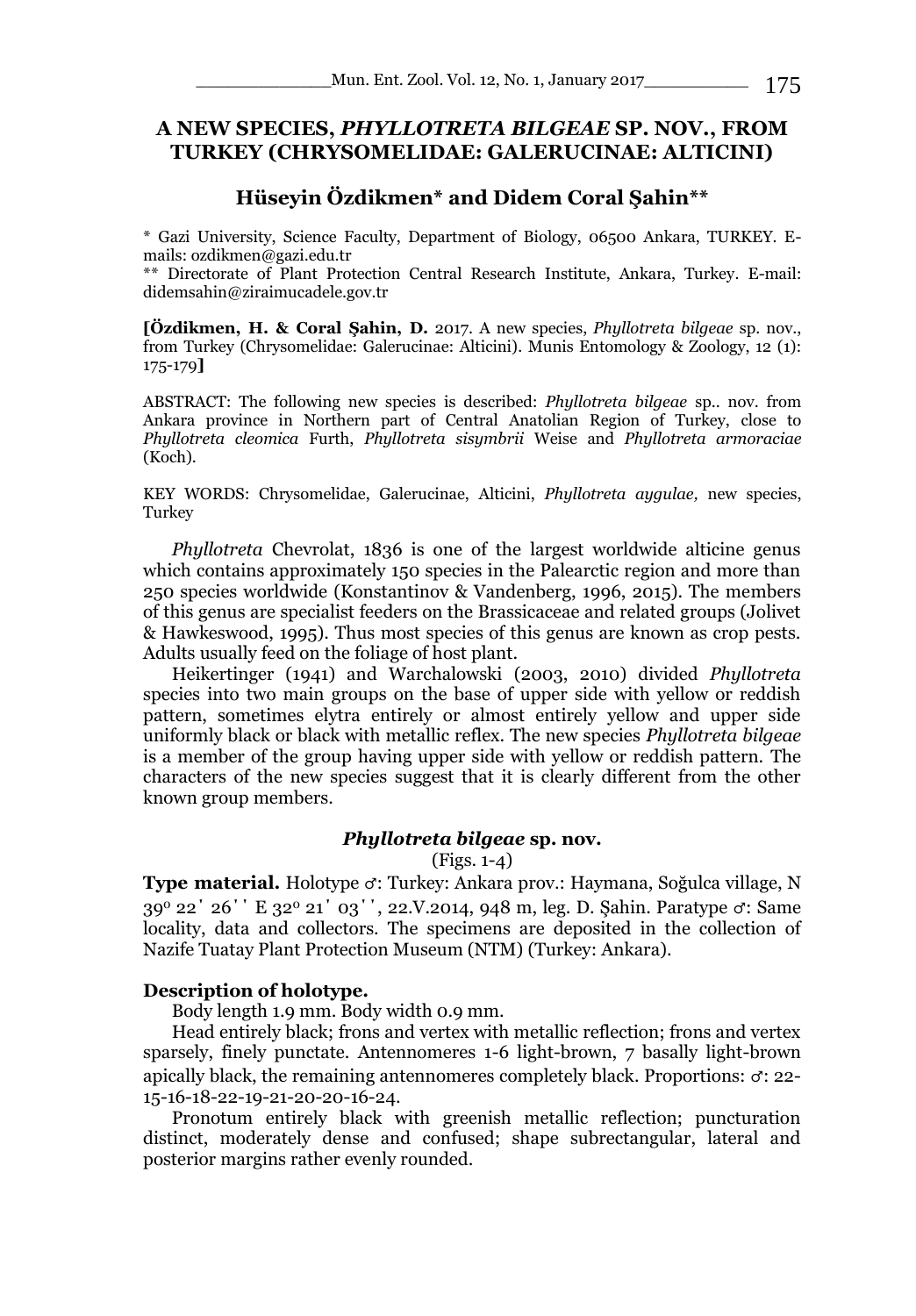176 \_\_\_\_\_\_\_\_\_\_\_\_\_\_\_\_\_\_\_\_\_Mun. Ent. Zool. Vol. 12, No. 1, January 2017

Each elytron with a very broad yellow stripe, and with a narrow, black lateral and apical margins beginnig from near humerus, black colour on apical margin approximately as the breadth as lateral margin; elytral base and humerus completely yellow without dark margin; elytra with a narrow, parallel sided, black sutural stripe, only apically becoming extremely narrowed, black colour of sutural stripe on each elytron approximately as the breadth as apical margin; elytral puncturation fine, moderately dense, confused; texture smooth; epipleura entirely black.

Ventral side of the body entirely black; apical sternite with a small depression at apex.

Fore and middle femora basally black, light-brown apically; hind femora entirely black; all tibiae and possibly all tarsi light-brown.

Aedeagus in figures 3B,J and 4I.

#### **Female.** Unknown.

**Differential diagnosis.** The new species is a member of the group having upper side with yellow or reddish pattern definitely. The new species is close to *Phyllotreta cleomica* Furth, 1979 described from Israel, *Phyllotreta sisymbrii*  Weise, 1888 described from Caucasus, and *Phyllotreta armoraciae* (Koch, 1803) of which type locality is not known, lectotype from Hungary designated by Smith (1985). Only *Phyllotreta sisymbrii* Weise, 1888 has been known from Turkey until now.

The new species differs from *Phyllotreta sisymbrii* by body length (normally under 2.0 mm in the new species; normally over 2.0 mm in *Phyllotreta sisymbrii*), coloration of antennae (antennomeres 1-6 light-brown, 7 basally lightbrown apically black, the remaining antennomeres completely black in the new species; antennomeres 1-4 light-brown or yellow, the remaining antennomeres completely black in *Phyllotreta sisymbrii*), proportion of antennomeres 3 and 4 (antennomere 3 smaller than 4 in the new species; antennomere 3 longer than  $4$ in *Phyllotreta sisymbrii*), black sutural stripe (narrower than *Phyllotreta sisymbrii*, only apically narrowed in the new species; broader than the new species, apically and behind scutellum narrowed in *Phyllotreta sisymbrii*), and shape of apex of aedeagus (sub-rounded with a median tooth in the new species; obtuse in *Phyllotreta sisymbrii*) chiefly.

The new species differs from *Phyllotreta cleomica* by coloration of antennae (antennomeres 1-6 light-brown, 7 basally light-brown apically black, the remaining antennomeres completely black in the new species; antennomeres 1-4 light-brown, sometimes yellow, 5 basally light-brown apically darkened, the remaining antennomeres completely black in *Phyllotreta cleomica*), proportion of antennomeres 1 and 5 (antennomere 1 as long as 5 in the new species; antennomere 1 longer than 5 in *Phyllotreta cleomica*), elytral pattern (elytra with narrow black lateral and apical margins beginning from near humerus, black colour at apical margin approximately as the breadth as of lateral margin, base and humerus completely yellow without dark margin, and a narrow, parallel sided, black sutural stripe, only apically becoming extremely narrow in the new species; elytra with narrow, black lateral margins, black colour at apical margin usually approximately twice the breadth of lateral margins but occasionally entirely yellow at apex, at base dark margin extremely narrow; sutural black stripe narrow but broader than lateral black margin, broadest in middle 2/3 then tapered apically becoming extremely narrow in *Phyllotreta cleomica*), coloration of legs (fore and middle femora basally black, apex light-brown, hind femora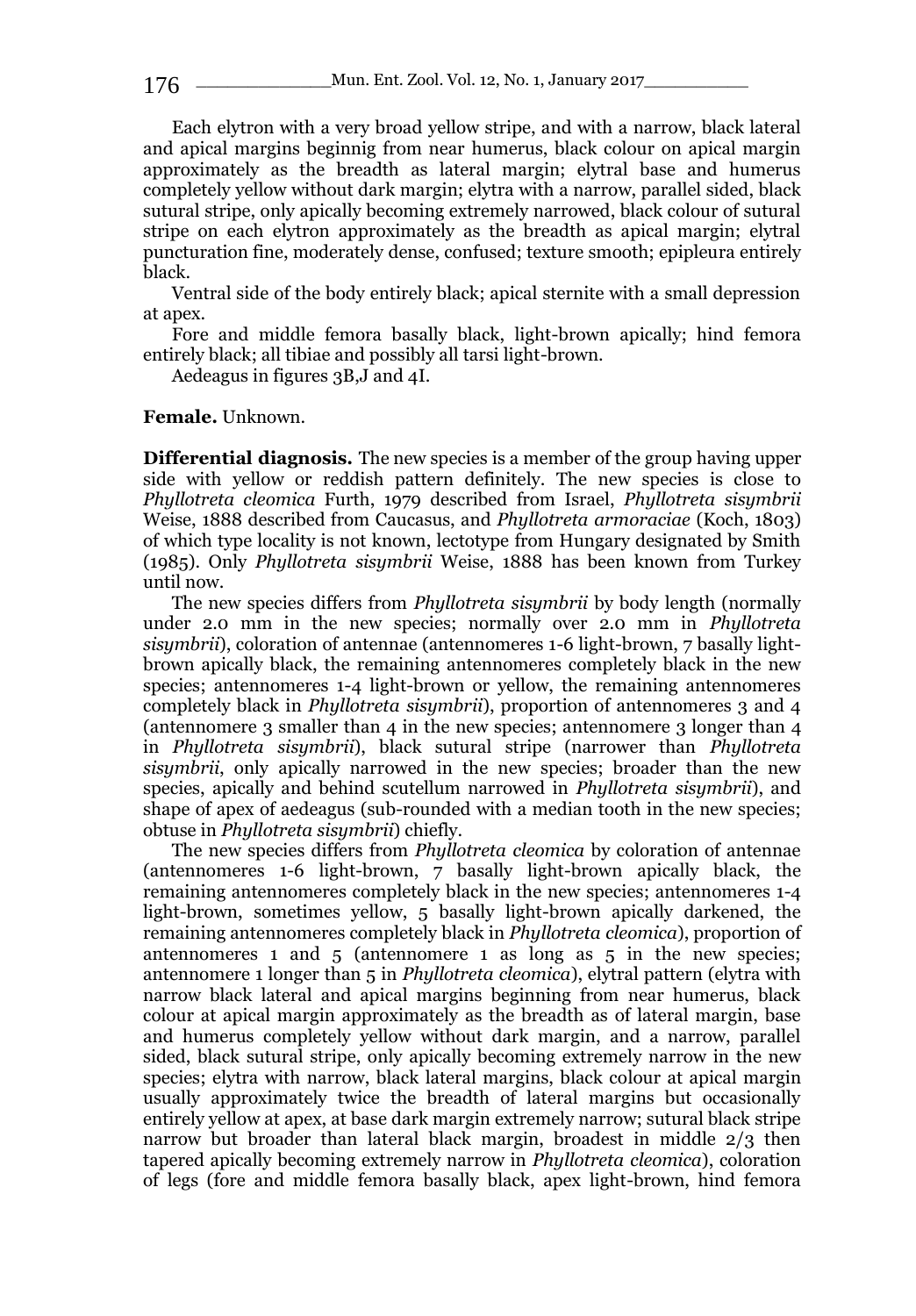entirely black in the new species; fore and middle femora basally dark-brown, apex lighter-brown, hind femora darker brown to black in *Phyllotreta cleomica*), humeral callus (entirely or almost entirely pale in the new species; covered by black colour in *Phyllotreta cleomica*), and shape of apex of aedeagus (subrounded with a median tooth in the new species; acute in *Phyllotreta cleomica*) chiefly.

The new species also differs from *Phyllotreta armoraciae* by body length (normally under 2.0 mm in the new species; normally over 2.5 mm in *Phyllotreta armoraciae*), coloration of antennae (antennomeres 1-6 light-brown, 7 basally light-brown apically black, the remaining antennomeres completely black in the new species; antennomeres 1-3 light-brown or yellow, the remaining antennomeres completely black in *Phyllotreta armoraciae*), proportion of antennomeres 1 and 11 (antennomere 1 smaller than 11 in the new species; antennomere 1 longer than 11 in *Phyllotreta armoraciae*), proportion of antennomeres 4 and 5(antennomere 4 smaller than 5 in the new species; antennomere 4 longer than 5 in *Phyllotreta armoraciae*), black sutural stripe (narrower than *Phyllotreta armoraciae*, only apically narrowed in the new species; broader than the new species, apically and behind scutellum narrowed in *Phyllotreta armoraciae*), and shape of apex of aedeagus (sub-rounded with a median tooth in the new species; crescent in *Phyllotreta armoraciae*) chiefly.

In addition, some species of Plaearctic *Phyllotreta* [e.g. *P. erysimi* Weise, 1900; *P. lativittata* (Kutschera, 1860); *P. pallidipennis* Reitter, 1891; *P. undulata*  (Kutschera, 1860) and *P. variipennis* (Boieldieu, 1859)] are remarkably similar to the new species. However the new species differs from them by elytral patterns, coloration of antennae and proportions of antennal segments chiefly (Fig. 2).

Anyway the new species, *Phyllotreta bilgeae* sp. nov., is easily distinguished by structure of aedeagus from all other *Phyllotreta* species (Figs. 3-4).

**Distribution.** Known only from the type locality.

**Etymology.** The name is dedicated to Bilge Bahar Şahin (Turkey) who is daughter of the second author.

## **A short key for the closely related species to new species on the base of Warchalowski (2010) and forms of aedeagus**

1. Humeral callus at least partly covered by black colour; apex of aedeagus acute; in male antennomeres 1-4 light-brown, sometimes yellow, 5 basally light-brown apically darkened, the remaining antennomeres completely black………………………....…………………....*P. cleomica* -. Humeral callus entirely or almost entirely pale; apex of aedeagus and coloration of antennae not as above................................................................................................................2

2. Body length over 2.5 mm; in male antennomeres 1-3 light-brown or yellow, the remaining antennomeres completely black; apex of aedeagus crescent…………..……….....…*P. armoraciae* -. Body length under 2.5 mm; in male at least first four antennal segment pale; coloration of antennae and apex of aedeagus not as above….………………………….………………………...…………3

4. Body length normally over 2.0 mm; black sutural stripe of elytra broader, apically and behind scutellum narrowed; in male antennomeres 1-4 light-brown or yellow, the remaining antennomeres completely black; apex of aedeagus obtuse..……….……….…………….*P. sisymbrii*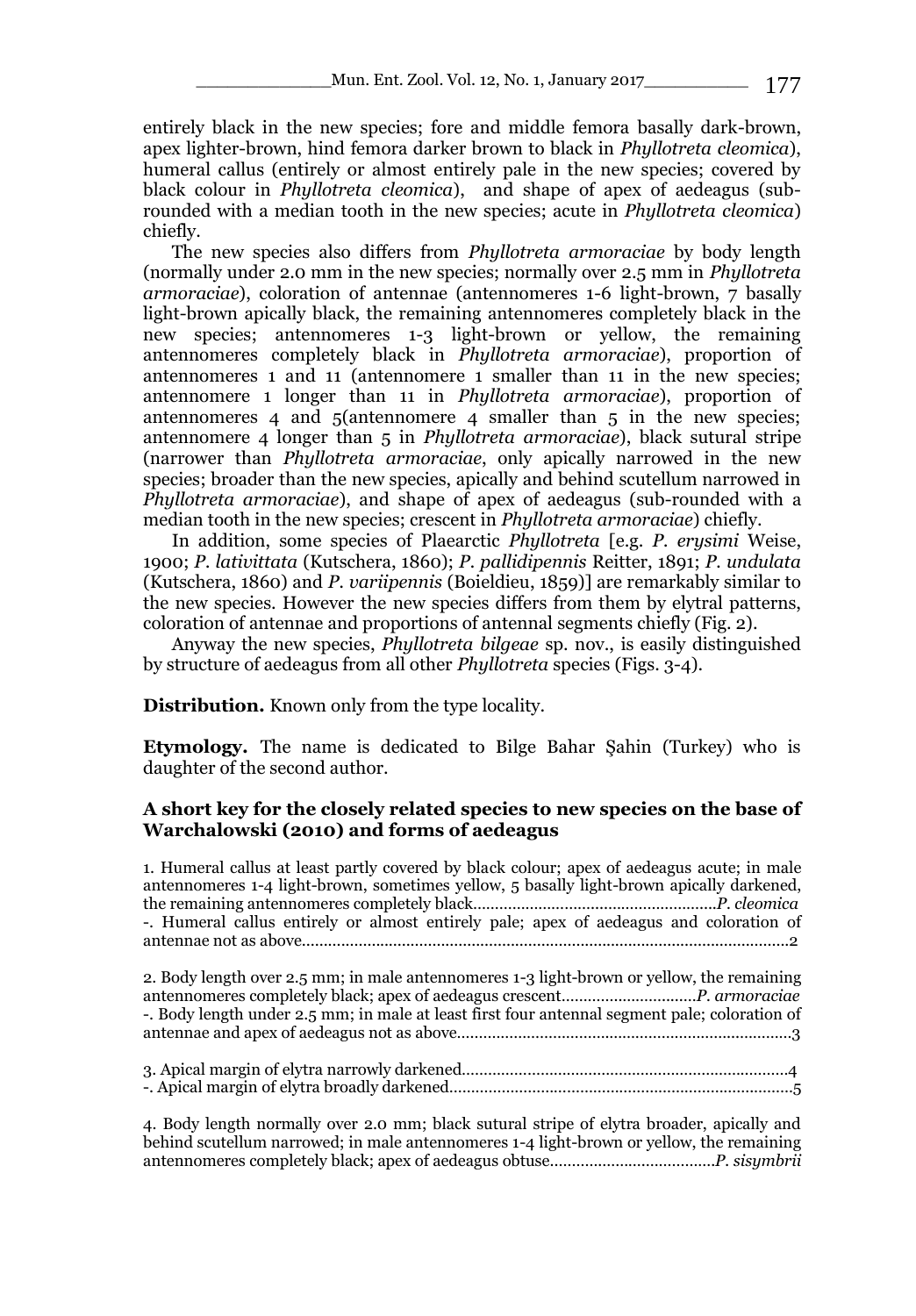-. Body length normally under 2.0 mm; in male antennomeres 1-6 light-brown, 7 basally light-brown apically black, the remaining antennomeres completely black; black sutural stripe narrower, only apically narrowed; apex of aedeagus sub-rounded with a median tooth..………………….……………………………………………………………………...…….*P. bilgeae* sp. nov.

5. Mid part of sutural stripe parallel; dark parts of elytra mostly brownish; in male antennomeres 1-6 light-brown, 7 basally light-brown apically black, the remaining antennomeres completely black; in male antennomere 5 not distinctly thickened, about as long as 4.…………………………………………………………………………………………….....*P. pallidipennis* -. Mid part of sutural stripe not parallel, but lanceolate; dark parts of elytra black, contrasting on ground; in male antennomeres 1-4 light-brown or yellow, the remaining antennomeres completely black, antennomere 5 distinctly thickened, about 3 times longer than 4……………..…………………………………………………………….……………………...…*P. variipennis*

### **LITERATURE CITED**

- **Borowiec, L.** 2013. The Leaf Beetles of Europe and the Mediterranean Subregion (Checklist and Iconography). Last modification 7 August 2013. http://culex.biol.uni.wroc.pl/cassidae/European %20Chrysomelidae/index.htm [accessed 18-October-2015].
- **Furth, D. G.** 1979. Zoogeography and host plant ecology of the Alticinae of Israel, especially *Phyllotreta* with descriptions of three new species (Coleoptera: Chrysomelidae). Israel Journal of Zoology, 28: 1-37.
- **Heikertinger, F.** 1941. Bestimmungs-Tabellen europaischer Kafer (7. Stuck), LXXXII. Fam. Chrysomelidae. 5. Subfam. Halticinae. 1. Gatt. *PhylIotreta* Steph. Bestimmungstabelle der palaarktischen *Phyllotreta*-Arten (Tei1 II). Koleopterologische Rundschau, 27: 69-116.

Jolivet, P. & Hawkewood, T. J. 1995. Host-plants of Chrysomelidae of the world: an essay about the relationships between the leaf beetles and their host-plants. Leiden, the Netherlands (Backhuys Publishers), 281 pp.

**Konstantinov, A. S. & Vandenberg, N. J.** 1996. Handbook of Palearctic flea beetles (Coleoptera: Chrysomelidae: Alticinae). Contributions on Entomology, International, 1: 236-439.

**Konstantinov, A. S. & Vandenberg, N. J.** 2015. Guide to Palearctic Flea Beetle Genera (Coleoptera: Chrysomelidae: Alticinae). http://www.sel.barc.usda.gov/coleoptera/ fleabeetles/fleas.htm [accessed 20 February 2015].

**Warchałowski, A.** 2003. Chrysomelidae: the leaf beetles of Europe and the mediterranean Area. Warszawa (Natura Optima Dux

Foundation), 600 pp. **Warchałowski, A.** 2010. The Palaearctic Chrysomelidae: Identification keys, Vol 1 - 2. Warszawa (Natura Optima Dux Foundation), 1212 pp.



Figure 1. *Phyllotreta bilgeae* sp. nov. (holotype ♂); dorsal view (left), ventral view (right).